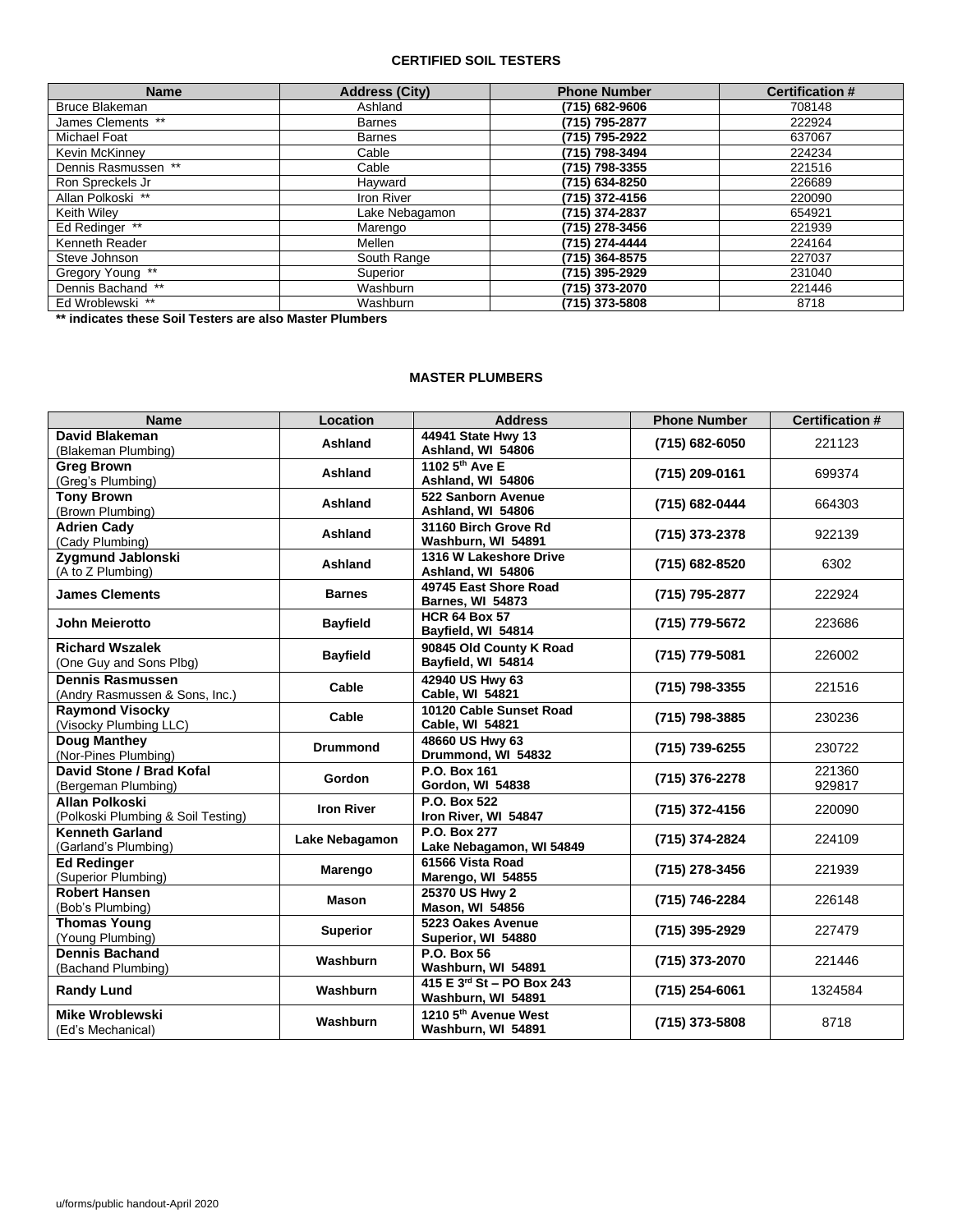### **WELL DRILLERS**

| <b>Name</b>                         | <b>Location</b>   | <b>Address</b>             | <b>Phone Number</b> | <b>Certification #</b> |
|-------------------------------------|-------------------|----------------------------|---------------------|------------------------|
| <b>Paul Anderson</b>                | Ashland           | 60995 Wiberg Road          | (715) 278-3313      | 4681                   |
| (Anderson Well Drilling)            |                   | Ashland, WI 54806-4100     |                     |                        |
| <b>Melin Well Drilling</b>          | Ashland           | P.O. Box 672               |                     | 111                    |
| (Robert Melin)                      |                   | Ashland, WI 54847          | (715) 682-6431      |                        |
| <b>Gary Lind</b>                    | <b>Iron River</b> | 6060 Eastview Road         | (715) 372-8874      | 0093                   |
| (Gary Lind Well Drilling)           |                   | Iron River, WI 54847       |                     |                        |
| <b>Thomas Butterfield</b>           |                   | 14346W State Road 77       | (715) 634-8176      | 0555                   |
| (Thomas Butterfield Drilling, Inc.) | Hayward           | Hayward, WI 54843          | (800) 355-9355      |                        |
| <b>Keith Lind</b>                   | Maple             | <b>10945 East US Hwy 2</b> |                     | 4684                   |
| (Keith Lind Well Drilling, Inc.)    |                   | Maple, WI 54854            | (715) 363-2502      |                        |
| <b>Kenneth Garland</b>              |                   | P.O. Box 277               |                     |                        |
|                                     | Lake Nebagamon    | Lake Nebagamon, WI 54849   | (715) 374-2824      | 4393                   |

# **SEPTIC TANK SALE MANUFACTURERS**

| <b>Name</b>                      | Location           | <b>Address</b>         | <b>Phone Number</b> | <b>Certification #</b> |
|----------------------------------|--------------------|------------------------|---------------------|------------------------|
| <b>Dennis Rasmussen</b>          | Cable              | 42940 US Hwy 63        | (715) 798-3355      | N/A                    |
| (Andry Rasmussen & Sons, Inc.)   |                    | <b>Cable, WI 54821</b> |                     |                        |
| <b>Patrick Stojevich</b>         | Wrenshall          | 1900 County Road 1     | (218) 384-3066      | N/A                    |
| (Del Zotto Products, Inc.)       |                    | Wrenshall, MN 55797    |                     |                        |
| <b>Andy Winkler</b>              | <b>Maiden Rock</b> | <b>W3716 US Hwy 10</b> | (800) 325-8456      | N/A                    |
| (Wieser Concrete Products, Inc.) |                    | Maiden Rock, WI 54750  |                     |                        |

## **SURVEYORS**

| <b>Name</b>                         | Location             | <b>Address</b>                   | <b>Phone Number</b> | <b>Certification #</b> |
|-------------------------------------|----------------------|----------------------------------|---------------------|------------------------|
| <b>Patrick McKuen</b>               | Ashland              | 29390 Woodland Rd                | (715) 682-2969      | S-2992                 |
| (Pine Ridge Land Surveying, LLC)    |                      | Ashland, WI 54806                | (715) 292-5601      |                        |
| Pete Nelson                         | Ashland              | 101 West Main Street             | (715) 682-2692      | S-1550                 |
| (Nelson Surveying, Inc.)            |                      | Ashland, WI 54806                | (800) 682-9780      |                        |
| David Carlson                       | Cable                | 13140 Cable Sunset Road          | (715) 798-3492      | <b>RLS-2459</b>        |
| (Carlson Land Surveying)            |                      | <b>Cable, WI 54821</b>           |                     |                        |
| Jason Nelson                        | Hayward              | 10339 N. Duffy Road              | (715) 634-2442      | S-1276                 |
| (Heart of the North Surveying)      |                      | Hayward, WI 54843                | (800) 934-8442      |                        |
| <b>Fred Zietlow</b>                 | Hayward              | 15621 Railroad Street, Suite 202 | (715) 634-3435      | S-922                  |
| (Apex Surveying)                    |                      | Hayward, WI 54843                | (800) 599-9781      |                        |
| Ronald Jacobson                     | <b>Ironwood</b>      | 200 East Ayer Street             | (906) 932-5048      | RLS-2059-8             |
| (Coleman Engineering Company)       |                      | Ironwood, MI 49938               |                     |                        |
| <b>Vacationland Surveyors, Inc.</b> | <b>Solon Springs</b> | 50150 Martin Road                | (715) 795-2371      | S-1029                 |
|                                     |                      | Solon Springs, WI 54873          |                     |                        |
| <b>Hugh McDonald</b>                | <b>Superior</b>      | P.O. Box 231                     | (715) 399-8244      | S-1348                 |
| (Hugh McDonald Surveying)           |                      | Superior, WI 54880               |                     |                        |
| <b>Ted Sommer</b>                   | Tomahawk             | 856 North 4th Street             | (715) 453-3274      | S-2964                 |
| (Steigerwaldt Land Surveying)       |                      | Tomahawk, WI 54487               | (715) 892-0934      |                        |